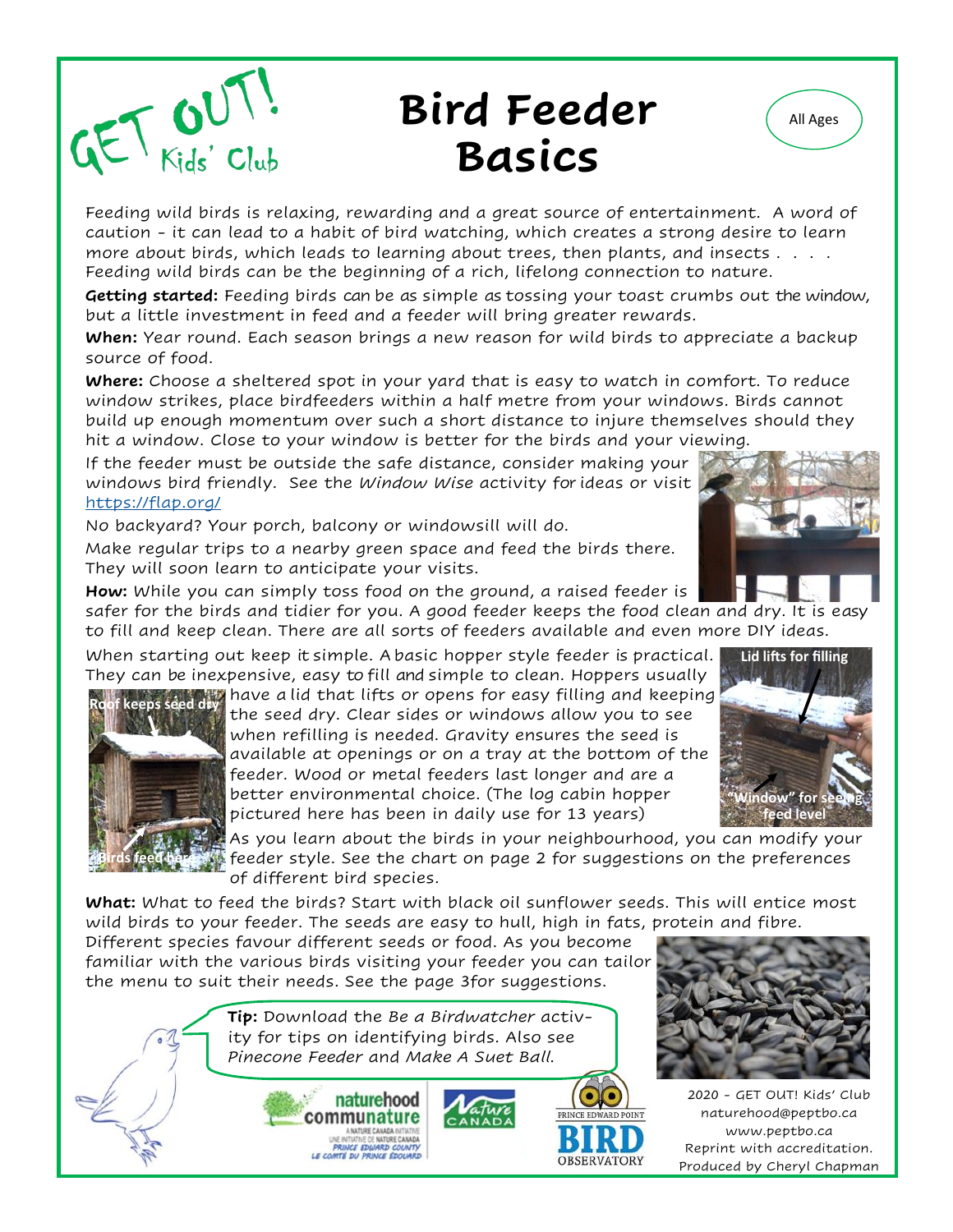## **Bird Feeder Basics**

<span id="page-1-0"></span>

| <b>Type of Bird</b>                                                         | <b>Favorite Food</b>                                                       | <b>Type of Feeder</b>                                                                                                                                                                             |
|-----------------------------------------------------------------------------|----------------------------------------------------------------------------|---------------------------------------------------------------------------------------------------------------------------------------------------------------------------------------------------|
| Chickadees, Finches,<br>Small birds that feed in trees                      | Black oil sunflower seeds<br>- easy to crack open, high<br>in fat, protein | Tube - has multiple openings and perches long the length of<br>the tube,<br>- best with a single type of seed, mixed seed can jam openings                                                        |
| Cardinals,<br>Grosbeaks,<br>Mid-sized bird that feed in trees               | Cracked corn** high in<br>protein<br>- Striped sunflower seeds             | Hoppers - Has a lid to keep seed dry, a tray or openings at the<br>bottom, gravity keeps seeds available<br>- single seed type or mixed seed                                                      |
| Woodpeckers,<br>Nuthatches,<br>Birds that feed on insects on or in<br>trees | Suet - is rendered animal<br>fat<br>- peanut butter                        | Suet - cage like feeders designed to hold different shapes or<br>cakes of suet (solid fat often with seeds, dried fruit, nuts or<br>insects), spoils in hot weather<br>- suet balls, cakes, plugs |
| Sparrows, Doves,<br>all sizes of birds,<br>Ground feeding                   | White Millet *- High in<br>protein & calcium<br><b>Black Oil Sunflower</b> | Platform - simple tray like feeder with a mesh bottom for<br>drainage.<br>Any sort of seed, peanuts, dried fruit                                                                                  |
| Goldfinches,<br>Siskins, Small birds that feed on<br>flower seed heads      | Niger/Nyjer seed - tiny,<br>easy to hull, rich in fat                      | Niger/Nyjer - similar to a tube feeder with tiny openings or a<br>fine metal mesh tube or mesh fabric "sock"<br>- only Niger/Nyjer or Thistle seed                                                |
| Hummingbird,<br>Oriole, birds that drink nectar and<br>tree sap             | Nectar or sugar-water<br>$(1:4 - 1:3$ sugar to water)<br>high energy food  | Nectar - specially designed feeders that dispenses nectar or<br>sugar-water, (woodpeckers like nectar feeders too)<br>-warm weather only as nectar freezes                                        |



**Tube Feeder**



**Niger Feeder**



**Hopper Feeder**



**Suet Cake Feeder**

Each of these feeder types come in many different styles and sizes. Be sure to choose a model that is easy to clean. Keeping your feeder clean is essential to keeping your feathered visitors healthy.



**Platform Feeder**



**Nectar Feeder**

\* Invasive species (Cowbirds, House sparrows, blackbirds) like millet too. To avoid feeding them switch to black oil seed. \*\* Keep corn dry, wet corn spoils which can make birds sick. A bit of corn is good but avoid mixed seed with lots of cracked corn. \*\*\* Almost all birds enjoy peanuts and bits of dried fruit. Both can clog tube feeders. No salted, candied or seasoned nuts please.

> **Tip:** 2 helpful websites - [http://www.audubon.org/sites/default/files/](#page-1-0) [documents/birdfeeding\\_basics.pdf](#page-1-0) and [https://](#page-1-0) [www.allaboutbirds.org/news/browse/topic/feeding](#page-1-0)-birds/





2020 - GET OUT! Kids' Club naturehood@peptbo.ca www.peptbo.ca Reprint with accreditation. Produced By Cheryl Chapman